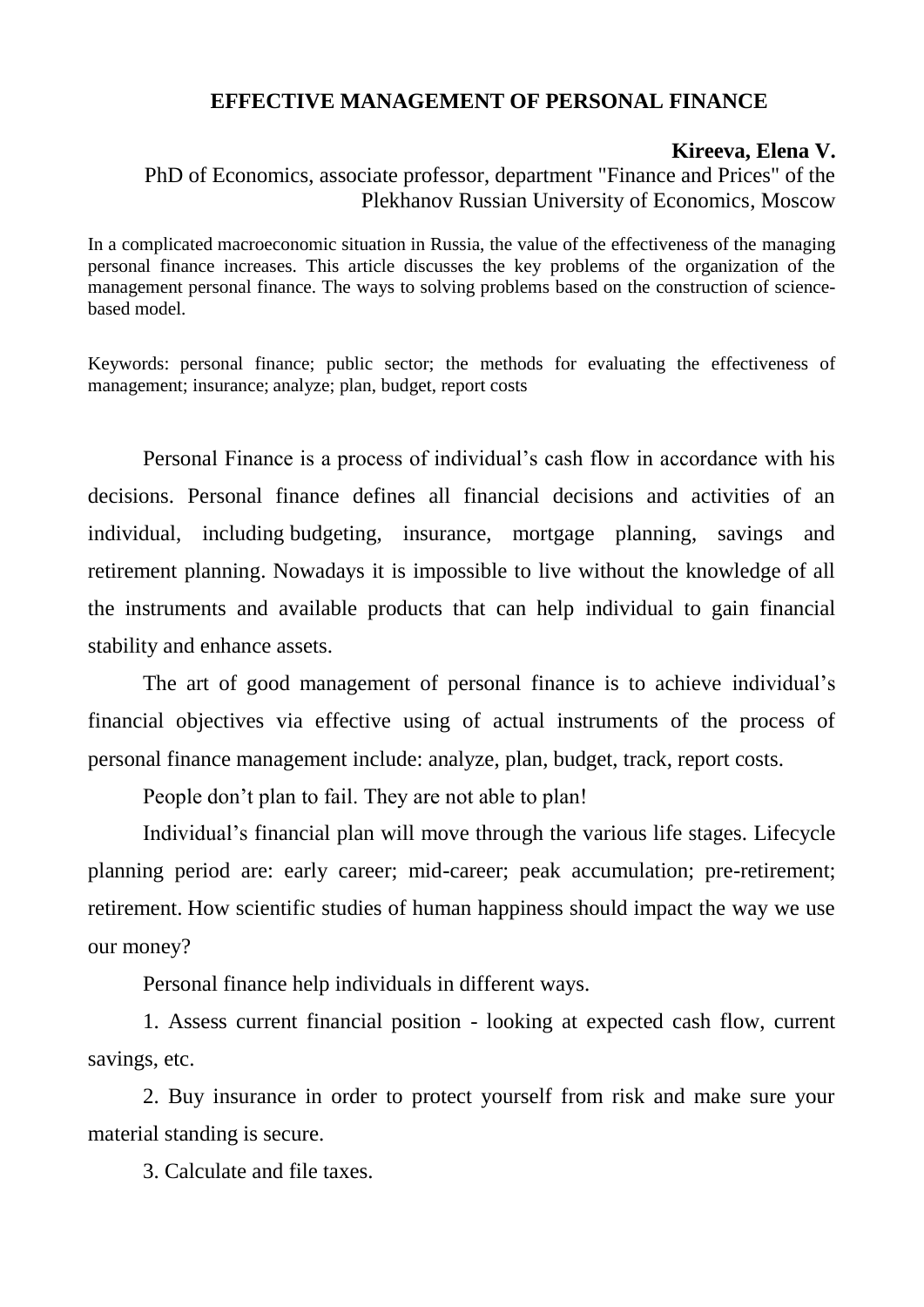4. Manage your savings and investments.

5. Retirement planning (even though retirement plans in Russia are heavily regulated by the government, it still is a good idea to search outside resources in order to get the best offer).

Step 1. Current situation assessment.

As cliché as it may sound, step 1 is essential, as it provides the information about your current earnings, savings and helps to create the plan to fully fulfill your goals as an individual. Questions like: "What do you want to achieve?" All of that help to build up the foundation to personal finance management.

Step 2. Planning. Every journey starting from the map. It mean that the information regarding your current position and goals to be achieved in order to lay out the path to success.

Individual can use a help of a professional finance accountant or come up with the plan yourself. The plan should include: Set up a savings account; Have a retirement plan; Future investments; Insurance plans.

Key components of a plan.

Individuals make financial decisions for life. Sometimes you can see those decisions that come and plan consciously; sometimes, could clash with a more sudden decision. Personal financial planning is about making deliberate decisions that allow Individual to get closer to your goals or sudden decisions that allow him to stay on track, even when things take an unexpected turn.

The idea of personal financial planning in fact doesn't differ from the idea of planning most anything: Individual figure out where he'd like to be, where he is, and how to go from here to there. The process is complicated by the number of factors to be considered, by their complex relationships to each other, and by the profound nature of these decisions.

The process is also, often enormously, complicated by risk: Individual are often making decisions with plenty of information, but little certainty or even predictability. Personal financial planning is a lifelong process. Personal financial planning time horizon is as long as can be until end of the life and during that time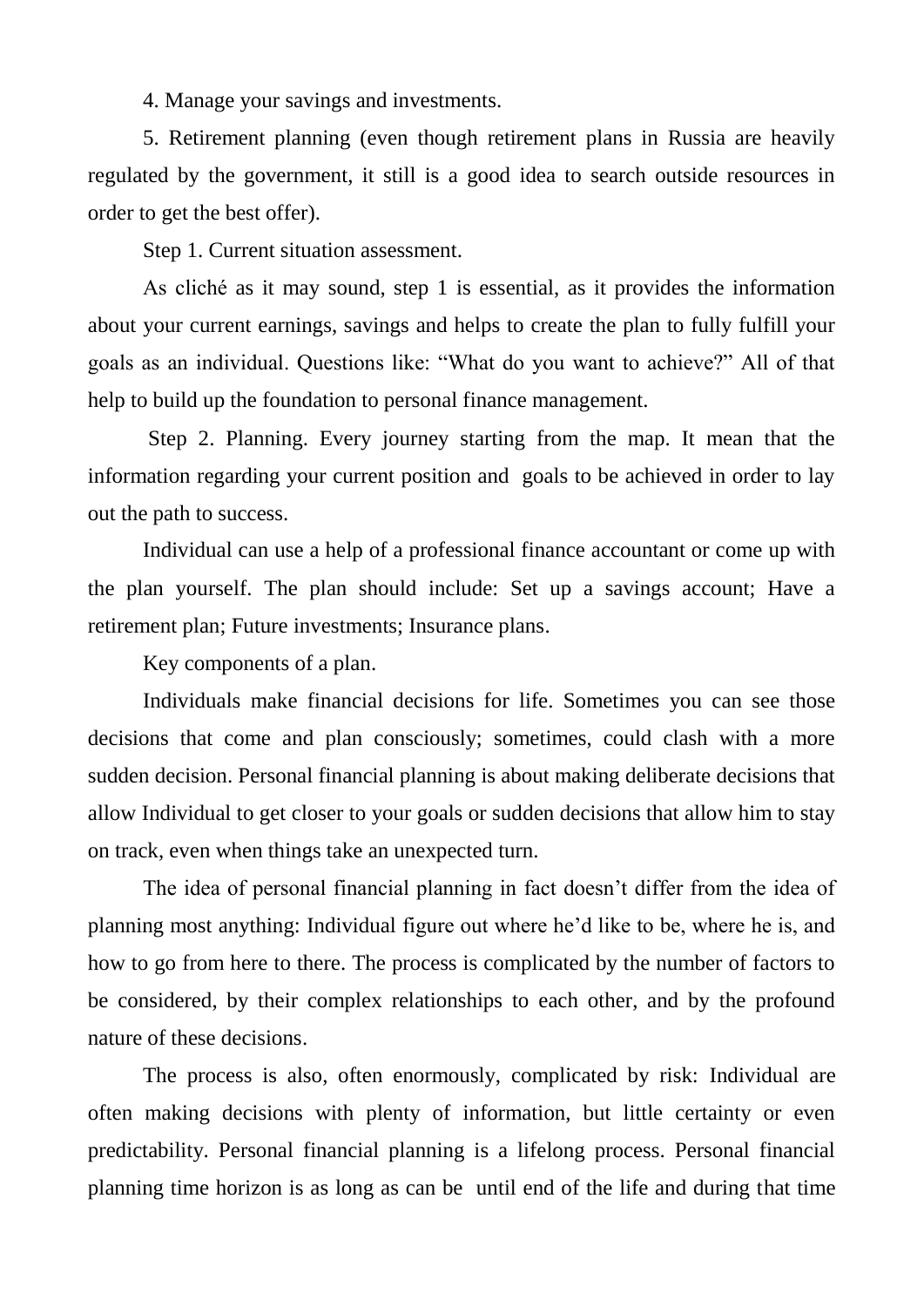circumstances will change in predictable and unpredictable ways. A financial plan has to be re-evaluated, adjusted, and re-adjusted. It has to be flexible enough to be responsive to unanticipated needs and desires, robust enough to advance toward goals, and all the while be able to protect from unimagined risks. One of the most critical resources in the planning process is information. We live in a world awash in information and lack of advices but using these kind of information you have to understand what it tell, why it so important, where it comes from, and how to use it in the planning process. You need to be able to put that information in context, before you can use it wisely. That context includes factors in your individual situation that affect your financial thinking, and factors in the wider economy that affect your financial decision making.

Individual competence in finance plays a great role.

Banks and other agencies have got a variety of products for you in order to be able to choose from starting from savings account and all the way up to stock markets. Let evaluate the benefits of these instruments.

Savings account. Around 10% a year. Minimum risk.

Open-end funds and hedge funds. Around 20% (can be -20% or +50%) a year. Stock market. High risks. 15% a year heavily depends on your trading skills. Property. 5% yearly.

Also remember, that having a diverse investing portfolio is a key to success. Risk management include the followings.

Long Term Care to keep dignity and family ties at old age (stream of income).

Disability Insurance for income preservation while living (stream of income).

Life Insurance for income and estate protection on death (lump-sum).

Savings and Investments for Retirement Goals, Education, etc.

Long Term Care.

Step 4. Track and record.

Every impulsive buying can stop individual from achieving goals, in order to control himself, have a notebook where individual writes everything him have